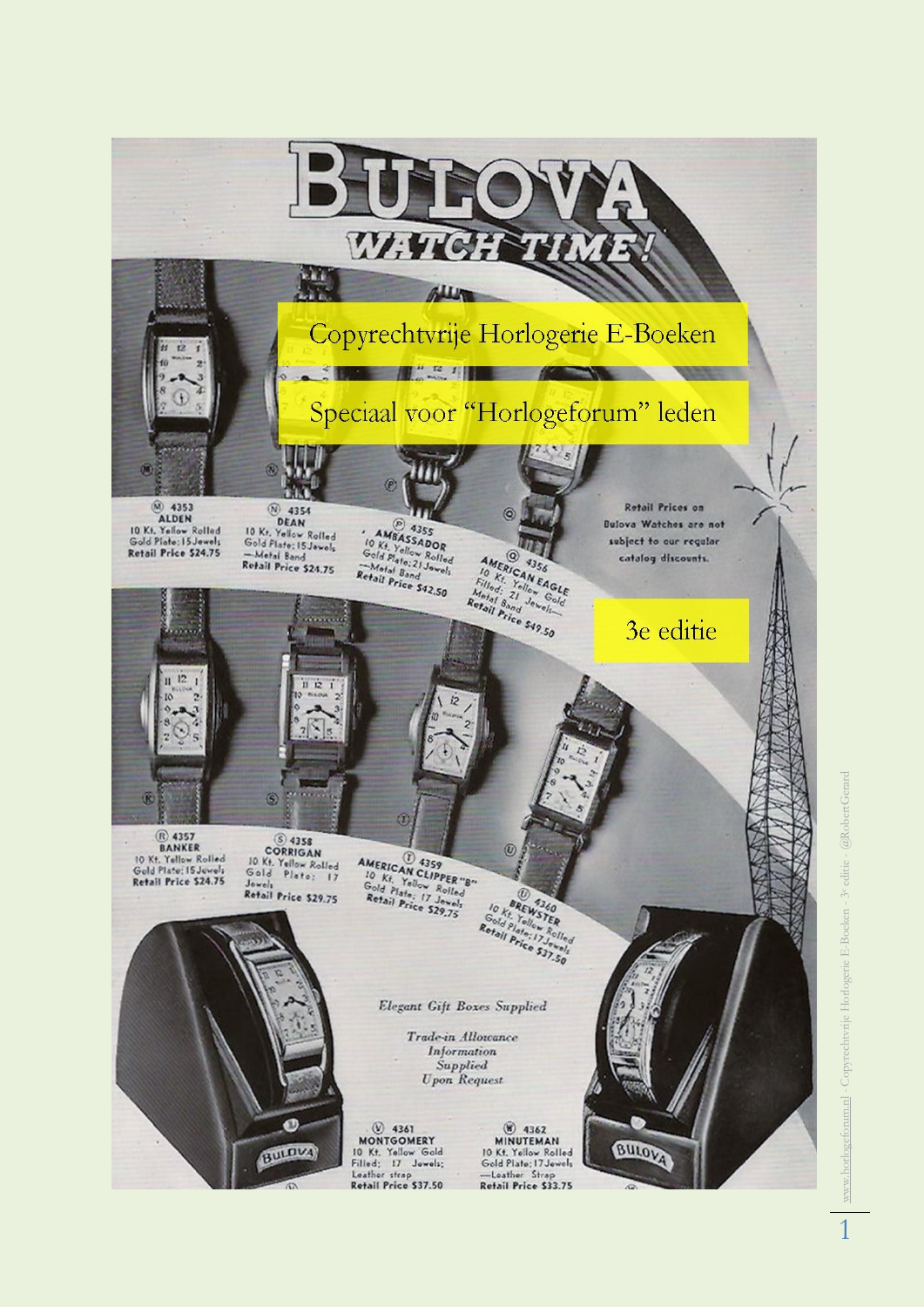# **3 e editie d.d. 23-11-2015**

- **1) Horologie algemeen**
- **2) Catalogi algemeen**
- **3) Merken catalogi**
- **4) Merken geschiedenis**
- **5) Service / Handleidingen**
- **6) Horlogerie Toerisme**
- **Nieuw toegevoegde URL´s na: Nieuw in deze 3<sup>e</sup> editie: !**
- Met een klik op een URL wordt deze in de browser geopend.
- Stuur me een aub. pb-tje als een URL niet meer werkt.
- Heb jezelf URL's die je hier mist? Stuur die dan ook door aub.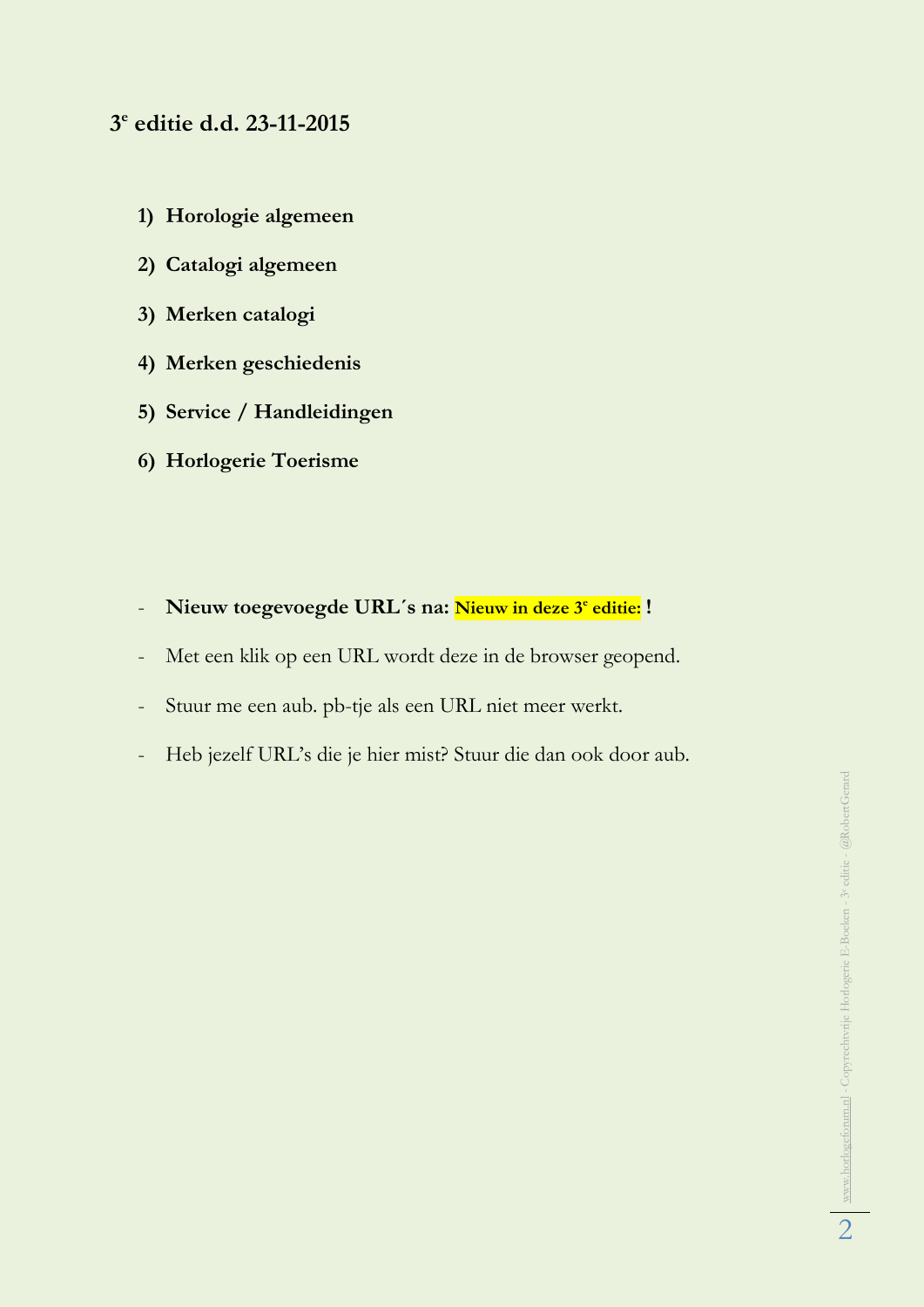## **1) Horologie algemeen:**

On the Origin of Clockwork, Perpetual Motion Devices, and the Compass by Price <http://www.gutenberg.org/ebooks/300018> Watch and Clock Escapements by Anonymous <http://www.gutenberg.org/ebooks/170211> A Rudimentary Treatise on Clocks, Watches and Bells by Grimthorpe <http://www.gutenberg.org/ebooks/175761> A Treatise on Staff Making and Pivoting by Eugene Edward Hall <http://www.gutenberg.org/ebooks/203172> An Analysis of the Lever Escapement by H. R. Playtner <http://www.gutenberg.org/ebooks/219784> Friction, Lubrication and the Lubricants in Horology by W. T. Lewis <http://www.gutenberg.org/ebooks/350014> History of the American Clock Business for the Past Sixty Years, and Life of <http://www.gutenberg.org/ebooks/126941> Ordnance Maintenance: Wrist Watches, Pocket Watches, Stop Watches, and Clocks <https://archive.org/details/TM9-15754> Der uhrmacher am werktisch; hand- und nachschlagebuch für den taschenuhren - reparateur (1902) <https://archive.org/details/deruhrmacheramw00schugoog> Uhren, ein handbuch für sammler und liebhaber (1920) [https://archive.org/details/bub\\_gb\\_-XU\\_AQAAMAAJ](https://archive.org/details/bub_gb_-XU_AQAAMAAJ) Time and time-tellers (1875) <https://archive.org/details/timeandtimetell01bensgoog> Old clocks and watches & their makers (1904) <https://archive.org/details/oldclockswatches00brit> American horological journal, devoted to practical horology (1869) : Volume I: <https://archive.org/details/americanhorologi01mill> Volume II: <https://archive.org/details/americanhorolog02mill> Volume III: <https://archive.org/details/americanhorologi02mill> Volume IV: <https://archive.org/details/americanhorologi04mill> Modern methods in horology (1904) <https://archive.org/details/modernmethodsinh00hood> Horology <https://archive.org/details/horology00reidgoog> Lessons in Horology, vol. 1, 1905 <https://archive.org/details/lessonsinhorolo00grosgoog> Modern methods in horology, 1904 <https://archive.org/details/modernmethodsinh00hood> A practical course in horology, 1944 <https://archive.org/details/practicalcoursei00kellrich> Mechanical philosophy, horology, and astronomy <https://archive.org/details/mechanicalphilo00carpgoog> Horological Department <https://archive.org/details/horologicaldepar1918brad>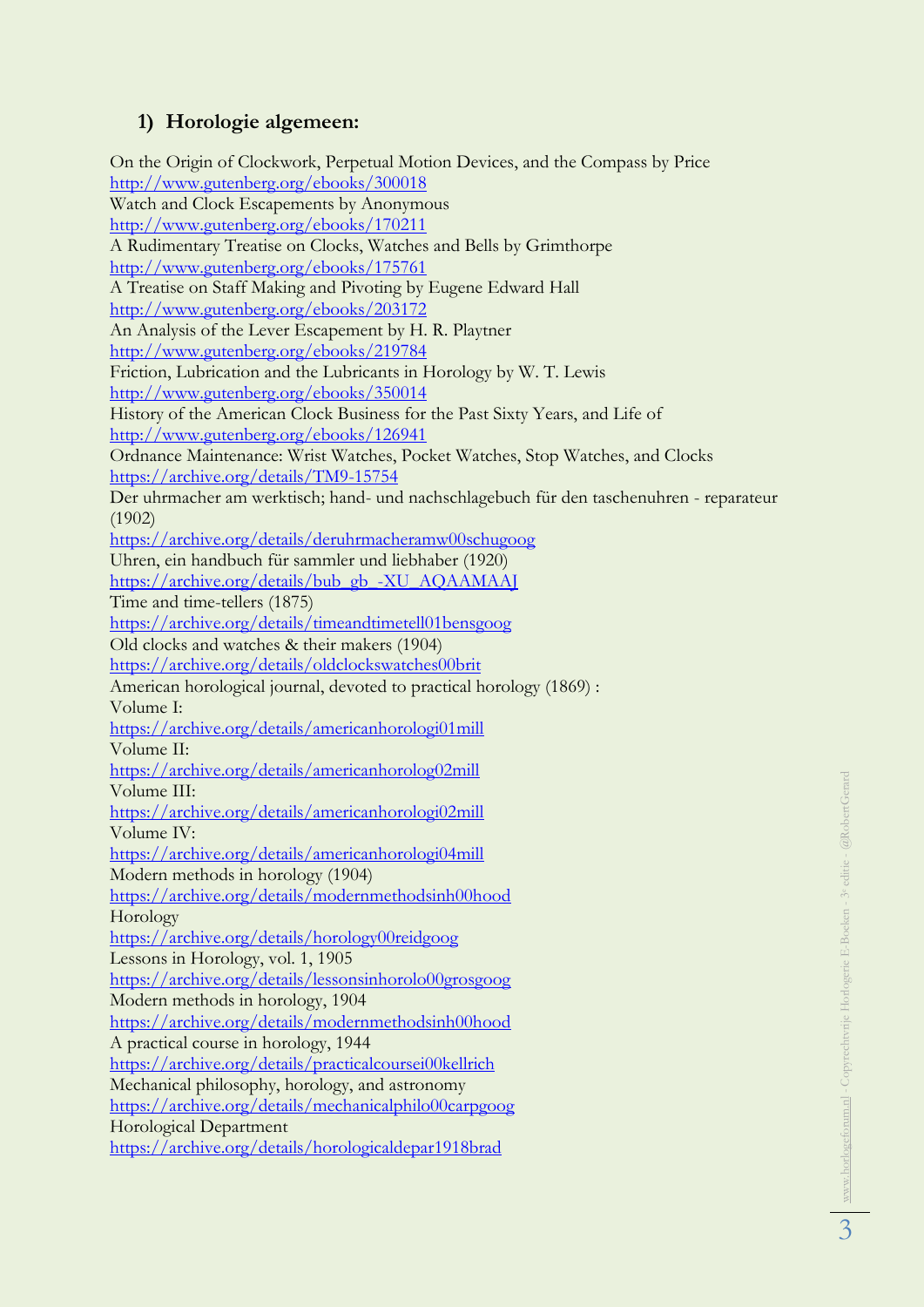Berthoud

[https://books.google.nl/books?id=OoBYAAAAcAAJ&pg=PA217&dq=horlogerie+berthoud&](https://books.google.nl/books?id=OoBYAAAAcAAJ&pg=PA217&dq=horlogerie+berthoud&hl=nl&sa=X&ved=0CCMQ6AEwAGoVChMIxaaQ6JyFxgIVAt0sCh17EQWP#v=onepage&q=horlogerie%20berthoud&f=false1) [hl=nl&sa=X&ved=0CCMQ6AEwAGoVChMIxaaQ6JyFxgIVAt0sCh17EQWP#v=onepage&q](https://books.google.nl/books?id=OoBYAAAAcAAJ&pg=PA217&dq=horlogerie+berthoud&hl=nl&sa=X&ved=0CCMQ6AEwAGoVChMIxaaQ6JyFxgIVAt0sCh17EQWP#v=onepage&q=horlogerie%20berthoud&f=false1) [=horlogerie%20berthoud&f=false1](https://books.google.nl/books?id=OoBYAAAAcAAJ&pg=PA217&dq=horlogerie+berthoud&hl=nl&sa=X&ved=0CCMQ6AEwAGoVChMIxaaQ6JyFxgIVAt0sCh17EQWP#v=onepage&q=horlogerie%20berthoud&f=false1) Watchmaking (Daniels) [https://books.google.nl/books?id=ZWq8c0xvGxsC&printsec=frontcover&dq=watchmaking&h](https://books.google.nl/books?id=ZWq8c0xvGxsC&printsec=frontcover&dq=watchmaking&hl=nl&sa=X&ved=0CB8Q6AEwAGoVChMI3vmEkpqFxgIVhxUsCh2DZQBL#v=onepage&q=watchmaking&f=false1) [l=nl&sa=X&ved=0CB8Q6AEwAGoVChMI3vmEkpqFxgIVhxUsCh2DZQBL#v=onepage&q](https://books.google.nl/books?id=ZWq8c0xvGxsC&printsec=frontcover&dq=watchmaking&hl=nl&sa=X&ved=0CB8Q6AEwAGoVChMI3vmEkpqFxgIVhxUsCh2DZQBL#v=onepage&q=watchmaking&f=false1) [=watchmaking&f=false1](https://books.google.nl/books?id=ZWq8c0xvGxsC&printsec=frontcover&dq=watchmaking&hl=nl&sa=X&ved=0CB8Q6AEwAGoVChMI3vmEkpqFxgIVhxUsCh2DZQBL#v=onepage&q=watchmaking&f=false1) Traté du contruction Horlogère [https://books.google.be/books?id=EPxUNlKp1JUC&printsec=frontcover&hl=fr&source=gbs](https://books.google.be/books?id=EPxUNlKp1JUC&printsec=frontcover&hl=fr&source=gbs_atb#v=onepage&q&f=false2)  $atb\#v=onepage\&q\&f=false2$ Index pagina Richard watkins <http://www.watkinsr.id.au/AlphaIndex.html> Manuels-Roret: Nouveau Manuel Complet ... <http://gallica.bnf.fr/ark:/12148/bpt6k11634026.r=horloger.langFR> Hier een link voor een boek, maar vooral voor verschillende animated escapements: <http://mvheadrick.free.fr/escapement.html> *Daniel's Double Wheel Watch Escapement Daniel's Coaxial Watch Escapement Swiss Lever Watch Escapement English Lever Watch Escapement Cylinder Watch Escapement Duplex Watch Escapement Chronometer Clock (or Watch) Escapement Graham Clock Escapement Recoil Clock Escapement Brocot Clock Escapement Pin Wheel Clock Escapement Gravity Clock Escapement Grasshopper Clock Escapement A Modified Clock Escapement Another Modified Clock Escapement Illustrated Horological Glossary* <http://www.nawcc-index.net/Articles/Antiquorum-Lexico.pdf> Online encyclopedie: Illustrated Professional Dictionary of Horology: Federation of the Swiss Watch Industry FH 1961 - 2015 <http://www.fhs.ch/berner/?l=en> Horological Times, feb. 2012 <http://www.awci.com/wp-content/uploads/ht/February2012.pdf> Illustrated Horological Glossary <http://www.nawcc-index.net/Articles/Antiquorum-Lexico.pdf> British Horology Times, jun. 2013 [https://higherlogicdownload.s3.amazonaws.com/NAWCC/631ebafc-6ff1-4d45-b7f2-](https://higherlogicdownload.s3.amazonaws.com/NAWCC/631ebafc-6ff1-4d45-b7f2-5adf9ceb77a0/UploadedImages/Ch159%20Newsletter%2059%20June%202013.pdf) [5adf9ceb77a0/UploadedImages/Ch159%20Newsletter%2059%20June%202013.pdf](https://higherlogicdownload.s3.amazonaws.com/NAWCC/631ebafc-6ff1-4d45-b7f2-5adf9ceb77a0/UploadedImages/Ch159%20Newsletter%2059%20June%202013.pdf) A Clock for the rooms: the Library Company's Horological Legacy ©Jay Robert Stiefel 2006 <http://www.librarycompany.org/collections/other/clocks.pdf> Olie olie... <http://www.m-p.co.uk/muk/acrobat/hse/moebius-hs-sheets/moebius-specsbook.pdf> Illustrated Glossary of Watch Parts <http://people.timezone.com/mdisher/WatchSchool/pdfs/TZIllustratedGlossary.pdf>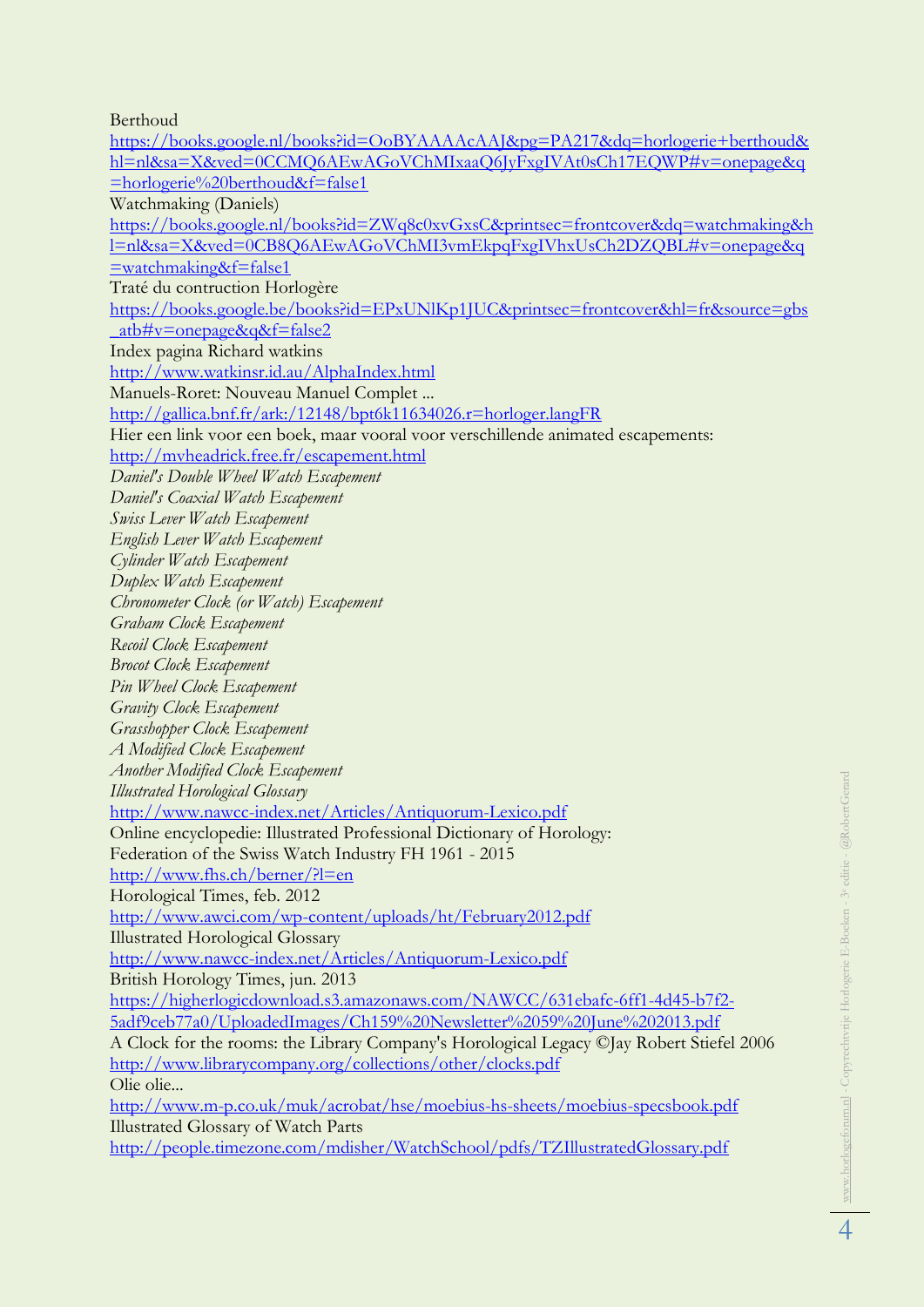Standards and Practices for Watchmakers

[http://clevesandlonnemann.com/pdf\\_files/AWCIWatchmakingSandPNov2009\\_38pgs\\_17aug20](http://clevesandlonnemann.com/pdf_files/AWCIWatchmakingSandPNov2009_38pgs_17aug2010_optimized.pdf) [10\\_optimized.pdf](http://clevesandlonnemann.com/pdf_files/AWCIWatchmakingSandPNov2009_38pgs_17aug2010_optimized.pdf) A Watchmaking Centenary <http://freepages.genealogy.rootsweb.ancestry.com/~usher/usheruk/docs/UsherCole150dpi.pdf> The Watchfactories of America [http://www.sil.si.edu/digitalcollections/HistoryCultureCollections/SIL-029-015/pdf/SIL-029-](http://www.sil.si.edu/digitalcollections/HistoryCultureCollections/SIL-029-015/pdf/SIL-029-015.pdf) [015.pdf](http://www.sil.si.edu/digitalcollections/HistoryCultureCollections/SIL-029-015/pdf/SIL-029-015.pdf) Titans of Watchmaking <http://www.agenhor.ch/wp-content/uploads/2013/01/2013-01-RevolutionAsia-Titans-Full.pdf> Watchout, Tourbillon, the Heart of Watchmaking [http://www.nymansur.com/whatchout\\_pdf/watchout-2009.pdf](http://www.nymansur.com/whatchout_pdf/watchout-2009.pdf) False : Rotor watch invented by Sarton, as discussed by Flores and explained by R. Watkins. <http://www.nawcc-index.net/Articles/Watkins-TheOriginsOfSelf-WindingWatches.pdf> Maar hier is de oplossing : <http://www.ancienne-horlogerie.com/> Downloads van leraren uit Glashütte: [http://www.glashuetteuhren.de/deutsche-uhrmacherschule-1-abschnitt-bis-1919/publikationen](http://www.glashuetteuhren.de/deutsche-uhrmacherschule-1-abschnitt-bis-1919/publikationen-von-lehrern-der-dus/)[von-lehrern-der-dus/](http://www.glashuetteuhren.de/deutsche-uhrmacherschule-1-abschnitt-bis-1919/publikationen-von-lehrern-der-dus/) Horology Zone: Free internet watchmaking school <http://horologyzone.com/> Horloge vectors e.d. <http://nl.freepik.com/vrije-foto-vectoren/horloge> Jeweled bearings for watches, Higginbotham <https://archive.org/details/jeweledbearingsf00higg> Cousins downloadsite, te veel om op te noemen! <https://www.cousinsuk.com/document> NAWCC downloads <http://www.nawcc-ch149.com/ebooks.html> Henry B. Fried: The Electric Watch Repair Manual <http://www.ehorology.com/ebooks/ElectricWatchRepairManual.pdf> **Nieuw in deze 3<sup>e</sup> editie:**

The Turret Clock <http://www.nawcc-index.net/Articles/tckh.pdf> In Pursuit of Accurate Timekeeping <http://www.tandfonline.com/doi/pdf/10.1080/00033790.2013.878036> John Harrison: A Description Concerning ... mensuration of Time <http://www.hsn161.com/HSN/HeskinCSM.pdf> Kinetic Models, Digital Library: geweldige site!! <http://ebooks.library.cornell.edu/k/kmoddl/> The Worshipful Company of Clockmakers, newsletters… [http://www.clockmakers.org/the-clockmakers-museum-library/friends-of-the-museum/the](http://www.clockmakers.org/the-clockmakers-museum-library/friends-of-the-museum/the-friends-newsletters/)[friends-newsletters/](http://www.clockmakers.org/the-clockmakers-museum-library/friends-of-the-museum/the-friends-newsletters/) Tick Different, nr. 5 [http://www.uhrsachen.ch/download/tickdifferent\\_ausgabe5.pdf](http://www.uhrsachen.ch/download/tickdifferent_ausgabe5.pdf) Récapitulatif de tous les documents répertoriés sur les montres dites maintenant «automatiques», jusqu'en 1780 [http://www.ancienne-horlogerie.com/documents\\_automatiques.pdf](http://www.ancienne-horlogerie.com/documents_automatiques.pdf)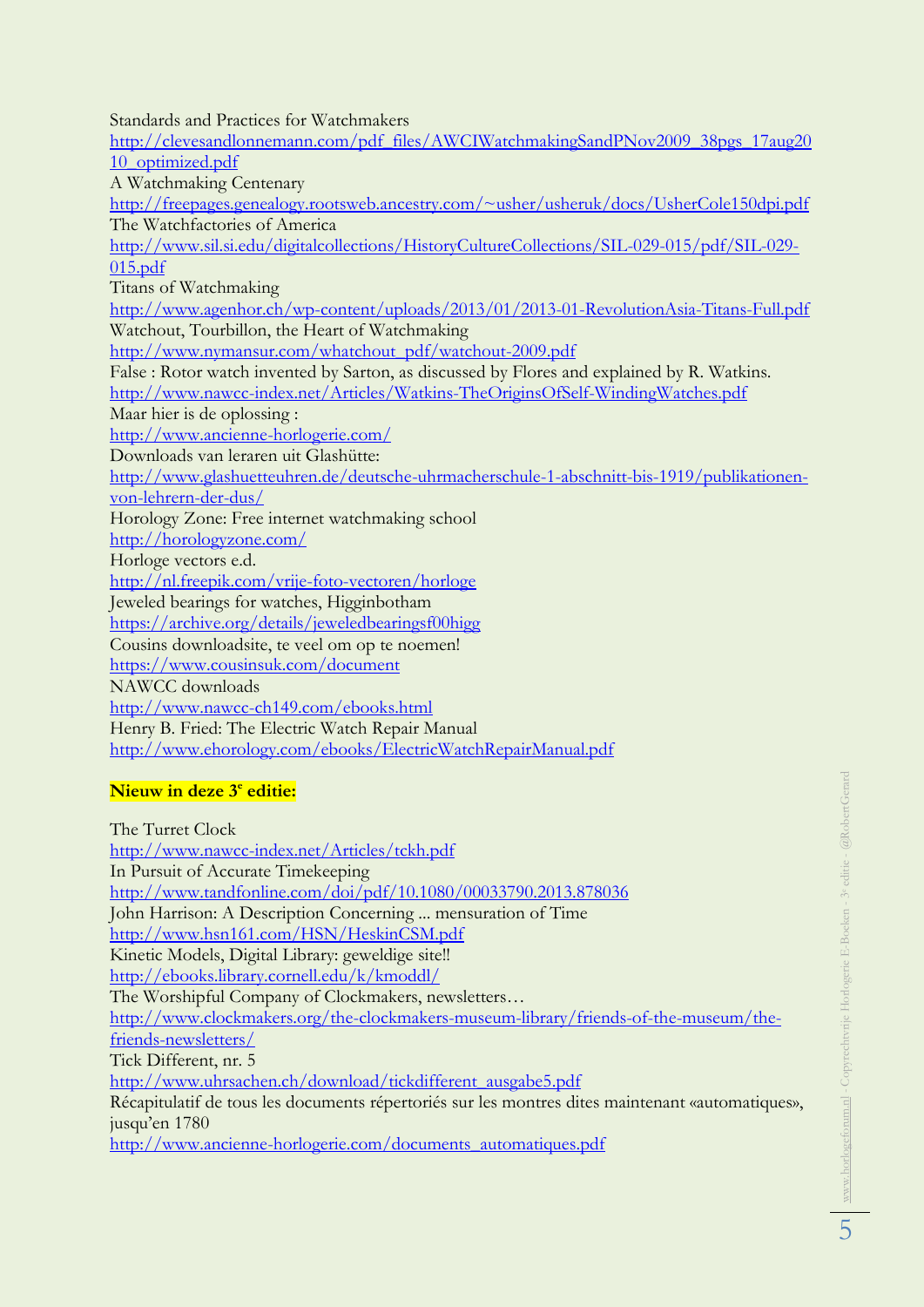Focus Special Uhren

[http://www.medialine.de/media/uploads/projekt/medialine/docs/themenspeziale/lifestyle2012](http://www.medialine.de/media/uploads/projekt/medialine/docs/themenspeziale/lifestyle2012-2/bng_ts_2012_lifestyle3_foc_uhren_redSeiten.pdf) [-2/bng\\_ts\\_2012\\_lifestyle3\\_foc\\_uhren\\_redSeiten.pdf](http://www.medialine.de/media/uploads/projekt/medialine/docs/themenspeziale/lifestyle2012-2/bng_ts_2012_lifestyle3_foc_uhren_redSeiten.pdf)

Les Coqs de Montre

[http://www.tpsalomonreinach.mom.fr/Reinach/MOM\\_TP\\_071609/MOM\\_TP\\_071609\\_0001/](http://www.tpsalomonreinach.mom.fr/Reinach/MOM_TP_071609/MOM_TP_071609_0001/PDF/MOM_TP_071609_0001.pdf) [PDF/MOM\\_TP\\_071609\\_0001.pdf](http://www.tpsalomonreinach.mom.fr/Reinach/MOM_TP_071609/MOM_TP_071609_0001/PDF/MOM_TP_071609_0001.pdf)

Uhren von A bis Z 2013-2014

[http://www.wthejournal.com/pdf/montresleguide/MLG\\_13-14\\_DE\\_BD.pdf](http://www.wthejournal.com/pdf/montresleguide/MLG_13-14_DE_BD.pdf)

Uhren von A bis Z 2005-2006

[http://www.wthejournal.com/pdf/montresleguide/MLG\\_05-06\\_ALL\\_simple\\_page.pdf](http://www.wthejournal.com/pdf/montresleguide/MLG_05-06_ALL_simple_page.pdf) Die Hitler Uhren

[http://www.watchtime.net/magazine-de/wp-](http://www.watchtime.net/magazine-de/wp-content/uploads/2013/01/KU_0605_hitleruhren.pdf)

[content/uploads/2013/01/KU\\_0605\\_hitleruhren.pdf](http://www.watchtime.net/magazine-de/wp-content/uploads/2013/01/KU_0605_hitleruhren.pdf)

Die Schweizer Uhrenindustrie ab 1960 unter der Beeinflussung von Nicolas G. Hayek

[http://www.mauricedemauriac.ch/download/presse/Die\\_Uhrenindustrie\\_Schweiz\\_von\\_1960.p](http://www.mauricedemauriac.ch/download/presse/Die_Uhrenindustrie_Schweiz_von_1960.pdf) [df](http://www.mauricedemauriac.ch/download/presse/Die_Uhrenindustrie_Schweiz_von_1960.pdf)

Rolex in Biel: Ein Neues Produktionsgebaüde für das Uhrwerk

[https://www.biel-bienne.ch/files/pdf2/pra\\_sm\\_rolex\\_dokumentation\\_16\\_10\\_2012\\_d.pdf](https://www.biel-bienne.ch/files/pdf2/pra_sm_rolex_dokumentation_16_10_2012_d.pdf) Clock and Watchmaker's Manual

[http://www.mcbroom.biz/Public/Tech/Complete-clock-and-watchmakers-manual\\_by-Mary-](http://www.mcbroom.biz/Public/Tech/Complete-clock-and-watchmakers-manual_by-Mary-Booth.pdf)[Booth.pdf](http://www.mcbroom.biz/Public/Tech/Complete-clock-and-watchmakers-manual_by-Mary-Booth.pdf)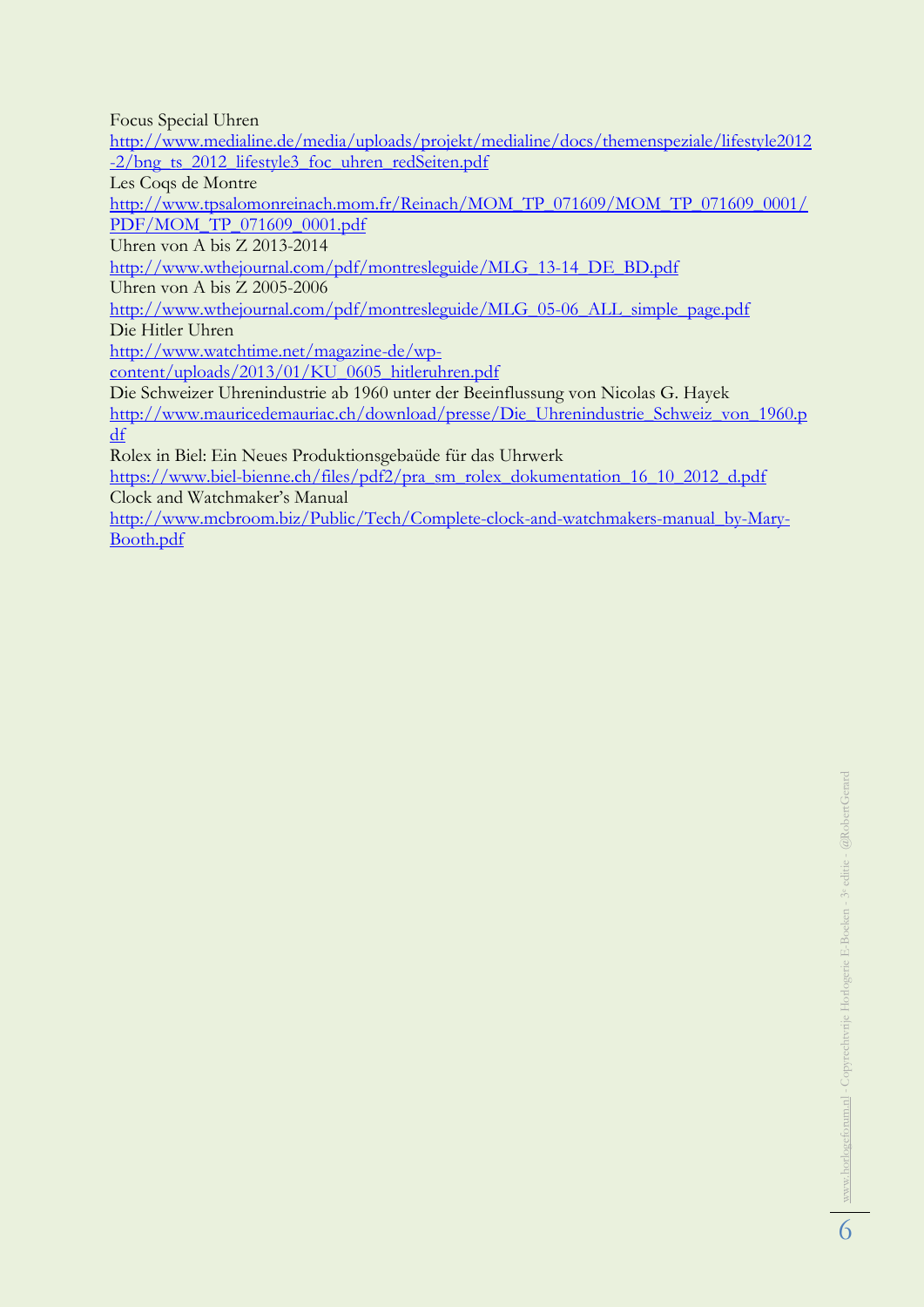# **2) Catalogi algemeen:**

Antiquorum, feb. 2012 <https://archive.org/details/AntiquorumImportantModernVintageTimepiecesFeb20128> Antiquorum, dec. 2011 <https://archive.org/details/AntiquorumImportantTimepiecesDec20111> Antiquorum, april 2012 <https://archive.org/details/ImportantModernVintageTimepieces-April20127> A Catalogue of Watches <https://archive.org/details/jstor-3252942> Early Artistic Watches <https://archive.org/details/jstor-25581980> Eppenstein Catalogus 80-er jaren 19e eeuw <https://archive.org/details/wholesalepocketp00mcep> Jewelers' Circular PDF Trademark Books 1904 Deel I: [http://www.ipmall.info/hosted\\_resources/ip\\_antique\\_library/Trademark/Jewelers\\_1904\\_a.pdf](http://www.ipmall.info/hosted_resources/ip_antique_library/Trademark/Jewelers_1904_a.pdf) Deel II: [http://www.ipmall.info/hosted\\_resources/ip\\_antique\\_library/Trademark/Jewelers\\_1904\\_b.pdf](http://www.ipmall.info/hosted_resources/ip_antique_library/Trademark/Jewelers_1904_b.pdf) Timepiece News <http://issuu.com/pragnell/docs/gp-timepiece-web/1> International Watch (Middle east) [http://issuu.com/watchoogle/docs/international\\_watch\\_middle\\_east\\_mag/1](http://issuu.com/watchoogle/docs/international_watch_middle_east_mag/1) Overton: Clocks and Watches <https://archive.org/details/clockswatches00overuoft> Solitaire, feb.mrt. 2014 <http://www.solitairemagazine.com/downloads/PDF-Solitaire-Magazine-Issue-69.pdf> Russische catalogi <http://www.paulhdear.org/WATCHMAKING.html> *AA-1972 watches.pdf AB-1972?? Raketa Mashpriborintorg Catalogue.pdf AC-1974 Russian watches and clocks.pdf AD-1975 Raketa booklet.pdf AE-1980 Raketa catalogue.pdf AF-1984? TENTO catalogue.pdf AG-1981 Leningrad products.pdf AH-1986 Raketa.pdf AI-1977 Soviet watches.pdf AJ-1983?? Raketa Export Catalogue.pdf AK-1998 Raketa.pdf AL-1983? Soviet Wrist Watches.pdf AO-2012 April Raketa AP-2011 Raketa old and new.pdf AQ-2010 Raketa Temporary Collection AR-2011 Raketa Baselworld AS-1960 Soviet watches.pdf AU-Raketa Museum 2010.pdf AV - 1977 watches.pdf z0000 'Etymology' (downloaded Aug 2012).pdf z0000 BestOfPressCatalogueJanJul20111.pdf z0000 Raketa parts catalogue.pdf*

7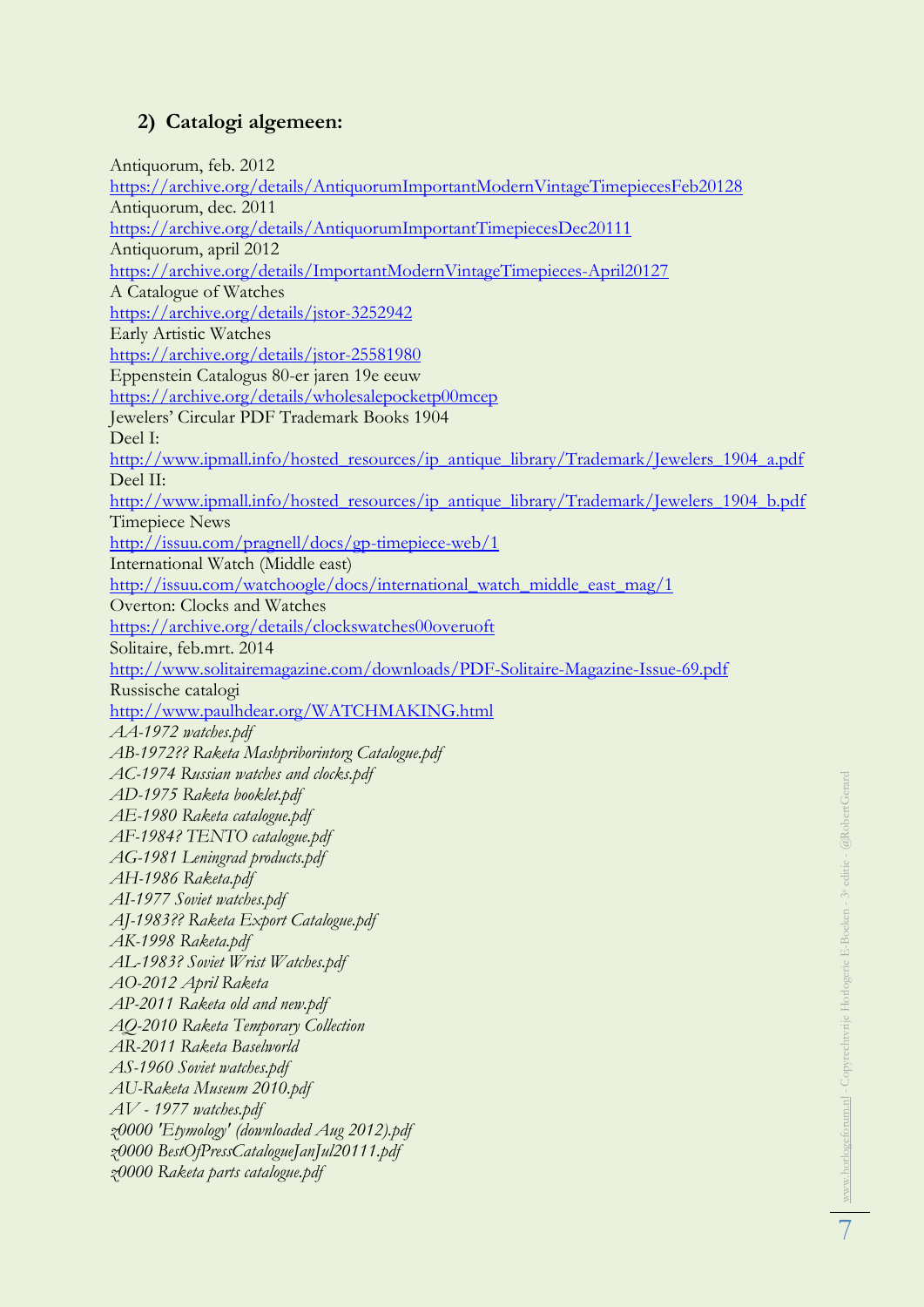*z1957 Soviet watches, clocks, parts.pdf z1960soviets - Petrodvoretz only.pdf z1968 1Apr Sekonda Russian Precision Range z1968 11feb Sekonda Russian Precision z1970 15Apr Sekonda Range.pdf z1974 Sekonda z1974 Sekonda Price List z1974Autumn Sekonda z2010 Raketa Private Presentation.pdf z2011 Raketa z2011 Raketa straps.pdf z2011? Raketa exhibition.pdf* New models and trends in Fine Watchmaking for 2013 [https://www.hautehorlogerie.org/fileadmin/user\\_upload/PDF/FHH\\_New\\_models\\_and\\_trends](https://www.hautehorlogerie.org/fileadmin/user_upload/PDF/FHH_New_models_and_trends_2013.pdf) [\\_2013.pdf](https://www.hautehorlogerie.org/fileadmin/user_upload/PDF/FHH_New_models_and_trends_2013.pdf) Bloomsbury Veilingcatalogus <http://www.dreweatts.com/media/bloomsbury/auctions/36036.pdf> Horotec onderdelencatalogus <http://www.horotec.ch/20301.html> Patrizzi, Important Collectors Watches Nov 2009 <https://archive.org/details/PatrizziImportantCollectorsWatchesNov2009> Christies Important Watches, Hong Kong 3 Dezembro 2008 <https://archive.org/details/ChristiesImportantWatchesHongKong3Dezembro2008>

#### **Nieuw in deze 3<sup>e</sup> editie:**

*z1953 RaznoExport.pdf*

Montres, Le Guide 0506 [http://www.wthejournal.com/pdf/montresleguide/MLG\\_05-06\\_FR\\_simple\\_page.pdf](http://www.wthejournal.com/pdf/montresleguide/MLG_05-06_FR_simple_page.pdf) Catalogue D'Exposition [http://www.musee-horlogerie-aliermont.fr/msmedias/expositions/2014/Catalogue\\_Web.pdf](http://www.musee-horlogerie-aliermont.fr/msmedias/expositions/2014/Catalogue_Web.pdf) Montres Anciennes & Modernes [https://www.google.nl/url?sa=t&rct=j&q=&esrc=s&source=web&cd=1&ved=0CB8QFjAAah](https://www.google.nl/url?sa=t&rct=j&q=&esrc=s&source=web&cd=1&ved=0CB8QFjAAahUKEwi1h4yygJjJAhWGRg8KHSOaCj8&url=http%3A%2F%2Fcatalogue.gazette-drouot.com%2Fpdf%2Fgrosdelettrez%2Fmontres%2F24062013%2FDelettrezAuction-24062013-BD.pdf%3Fid%3D15339%26cp%3D337&usg=AFQjCNEfpv6OHjyVGRhEzjv7Aq2zR0WkWg&sig2=GIEeUvDNBmquab_6m3RoyA&cad=rja) [UKEwi1h4yygJjJAhWGRg8KHSOaCj8&url=http%3A%2F%2Fcatalogue.gazette](https://www.google.nl/url?sa=t&rct=j&q=&esrc=s&source=web&cd=1&ved=0CB8QFjAAahUKEwi1h4yygJjJAhWGRg8KHSOaCj8&url=http%3A%2F%2Fcatalogue.gazette-drouot.com%2Fpdf%2Fgrosdelettrez%2Fmontres%2F24062013%2FDelettrezAuction-24062013-BD.pdf%3Fid%3D15339%26cp%3D337&usg=AFQjCNEfpv6OHjyVGRhEzjv7Aq2zR0WkWg&sig2=GIEeUvDNBmquab_6m3RoyA&cad=rja)[drouot.com%2Fpdf%2Fgrosdelettrez%2Fmontres%2F24062013%2FDelettrezAuction-](https://www.google.nl/url?sa=t&rct=j&q=&esrc=s&source=web&cd=1&ved=0CB8QFjAAahUKEwi1h4yygJjJAhWGRg8KHSOaCj8&url=http%3A%2F%2Fcatalogue.gazette-drouot.com%2Fpdf%2Fgrosdelettrez%2Fmontres%2F24062013%2FDelettrezAuction-24062013-BD.pdf%3Fid%3D15339%26cp%3D337&usg=AFQjCNEfpv6OHjyVGRhEzjv7Aq2zR0WkWg&sig2=GIEeUvDNBmquab_6m3RoyA&cad=rja)[24062013-](https://www.google.nl/url?sa=t&rct=j&q=&esrc=s&source=web&cd=1&ved=0CB8QFjAAahUKEwi1h4yygJjJAhWGRg8KHSOaCj8&url=http%3A%2F%2Fcatalogue.gazette-drouot.com%2Fpdf%2Fgrosdelettrez%2Fmontres%2F24062013%2FDelettrezAuction-24062013-BD.pdf%3Fid%3D15339%26cp%3D337&usg=AFQjCNEfpv6OHjyVGRhEzjv7Aq2zR0WkWg&sig2=GIEeUvDNBmquab_6m3RoyA&cad=rja) [BD.pdf%3Fid%3D15339%26cp%3D337&usg=AFQjCNEfpv6OHjyVGRhEzjv7Aq2zR0WkWg](https://www.google.nl/url?sa=t&rct=j&q=&esrc=s&source=web&cd=1&ved=0CB8QFjAAahUKEwi1h4yygJjJAhWGRg8KHSOaCj8&url=http%3A%2F%2Fcatalogue.gazette-drouot.com%2Fpdf%2Fgrosdelettrez%2Fmontres%2F24062013%2FDelettrezAuction-24062013-BD.pdf%3Fid%3D15339%26cp%3D337&usg=AFQjCNEfpv6OHjyVGRhEzjv7Aq2zR0WkWg&sig2=GIEeUvDNBmquab_6m3RoyA&cad=rja) [&sig2=GIEeUvDNBmquab\\_6m3RoyA&cad=rja](https://www.google.nl/url?sa=t&rct=j&q=&esrc=s&source=web&cd=1&ved=0CB8QFjAAahUKEwi1h4yygJjJAhWGRg8KHSOaCj8&url=http%3A%2F%2Fcatalogue.gazette-drouot.com%2Fpdf%2Fgrosdelettrez%2Fmontres%2F24062013%2FDelettrezAuction-24062013-BD.pdf%3Fid%3D15339%26cp%3D337&usg=AFQjCNEfpv6OHjyVGRhEzjv7Aq2zR0WkWg&sig2=GIEeUvDNBmquab_6m3RoyA&cad=rja) Watkins, The origins of selfwinding watches 1773\_1779 <http://www.nawcc-index.net/Articles/Watkins-TheOriginsOfSelf-WindingWatches.pdf> Leuke download bibliotheek (Frans) <http://ebooks-gratuits.me/recherche/Montre::Ancienne::%C3%80::Gousset/pdf/1> Zeitschreiber nr. 17 <http://uhren-mikl.com/wp-content/downloads/zeitschreiber/Zeitschreiber-17.pdf> Bergeon catalogus [https://www.bergeon.ch/images/newsnews\\_1264059761\\_0\\_.pdf](https://www.bergeon.ch/images/newsnews_1264059761_0_.pdf)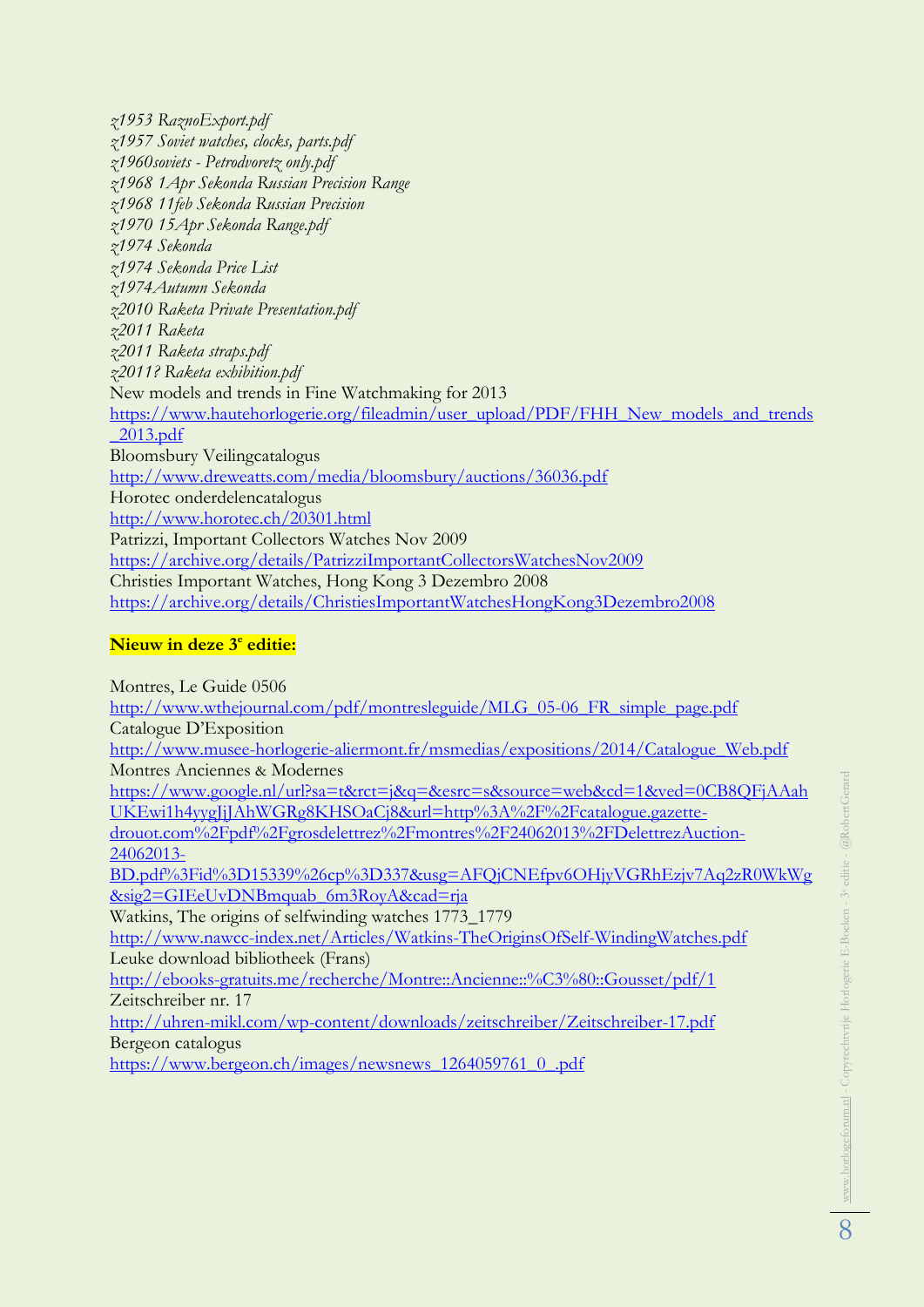# **3) Merken catalogi:**

**Breguet** <http://www.breguet.com/en/catalogues-and-publications> **IWC** Portugieser [http://www.iwc.com/site\\_media/uploads/documents/catalogues/2015/06/26/Portugieser\\_EN](http://www.iwc.com/site_media/uploads/documents/catalogues/2015/06/26/Portugieser_EN_lCpzOAp.pdf) [\\_lCpzOAp.pdf](http://www.iwc.com/site_media/uploads/documents/catalogues/2015/06/26/Portugieser_EN_lCpzOAp.pdf) **Eterna** [http://eterna.com/fileadmin/user\\_upload/catalogue/Eterna\\_Collection\\_2015\\_low\\_de.pdf](http://eterna.com/fileadmin/user_upload/catalogue/Eterna_Collection_2015_low_de.pdf) **Montblanc** <http://www.montblanc.com/en-us/customer-service/watch-catalogue.html> **Hamilton** Horology, een SCHATKIST, te veel files om op te noemen!! <http://library.ihc185.com/catalogs/> **Girard Perregaux** [http://www.girard-perregaux.com/pdf/GB\\_Perregaux.pdf](http://www.girard-perregaux.com/pdf/GB_Perregaux.pdf) **Hajime Asaoka** <http://www.orologidiclasse.com/articles/high-end-horology-tokyo-hajime-asaoka.pdf> **Zenith** [http://www.zenith](http://www.zenith-watches.com/media/zenith/cms/Homepage/ZEN_CatalogueClient_EN.pdf)[watches.com/media/zenith/cms/Homepage/ZEN\\_CatalogueClient\\_EN.pdf](http://www.zenith-watches.com/media/zenith/cms/Homepage/ZEN_CatalogueClient_EN.pdf) **Omega** Sportwatches [http://issuu.com/teko/docs/omega\\_sportwatches/1?e=1073402/2589648](http://issuu.com/teko/docs/omega_sportwatches/1?e=1073402/2589648) **Arnold & Son** [http://www.arnoldandson.com/flipbookEN\\_14-15/index.html](http://www.arnoldandson.com/flipbookEN_14-15/index.html) **Sinn** http://www.sinn.de/Download/SINN\_the\_catalogue.pdf **Junghans** http://www.junghans.de/fileadmin/user\_upload/de/downloads/pdf/Junghans\_Katalog\_2015.p df **Maurice Lacroix** http://www.mauricelacroix.de/Public/Files/\_\_Uploads/files/maurice\_lacroix\_consumer\_catalo g\_de.pdf **Pequignet** http://en.pequignet.com/downloads/c/catalogues **Perrelet** http://www.perrelet.com/en/download **Glycine** http://glycine-watch.ch/metanavigation/downloads/ **Alpina** <http://www.alpina-watches.com/user-manual.aspx?me=160> **Jaeger LeCoultre** <http://catalogue.jaeger-lecoultre.com/ecatalogue2015-16/en/cover-en/> **Mühle Glashütte** <http://www.muehle-glashuette.de/katalog/> **Union Glashütte** <http://www.union-glashuette.com/katalog/index.html#1> **Tissot** [http://support.tissot.ch/?mod\\_catalogue](http://support.tissot.ch/?mod_catalogue) **Nienaber** <http://www.nienaber-uhren.de/html/catalog/data/pdf/file.pdf>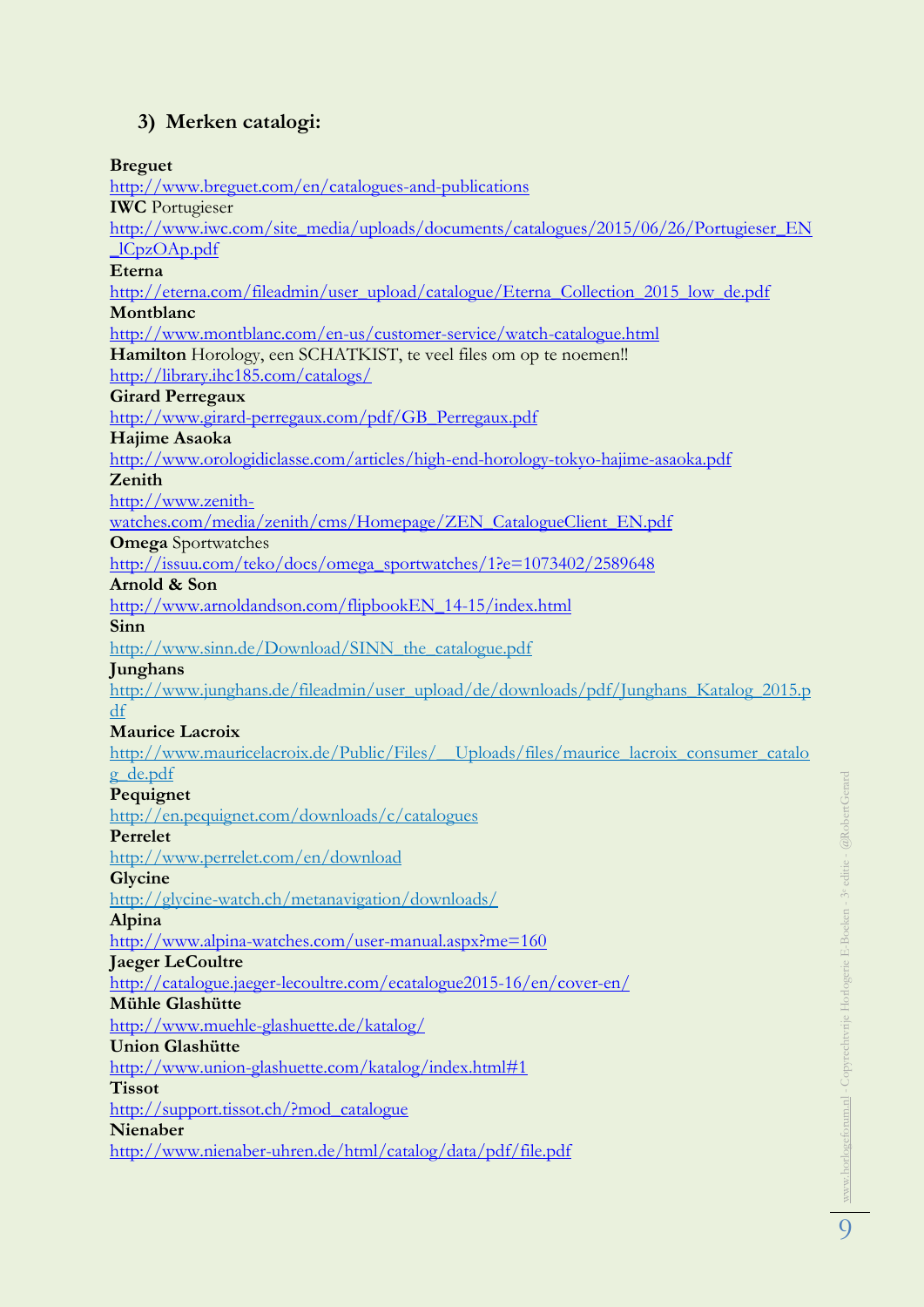#### **Panerai**

[http://www.panerai.com/en/quicklinks/resources/catalogues-anonymous](http://www.panerai.com/en/quicklinks/resources/catalogues-anonymous-user.html?resource=%2Fcontent%2Fpan%2Finternational%2Fglobal%2Fen%2Fmy-account%2Fcatalogues-and-newsletter.html&$$login$$=%24%24login%24%24)[user.html?resource=%2Fcontent%2Fpan%2Finternational%2Fglobal%2Fen%2Fmy](http://www.panerai.com/en/quicklinks/resources/catalogues-anonymous-user.html?resource=%2Fcontent%2Fpan%2Finternational%2Fglobal%2Fen%2Fmy-account%2Fcatalogues-and-newsletter.html&$$login$$=%24%24login%24%24)[account%2Fcatalogues-and-newsletter.html&\\$\\$login\\$\\$=%24%24login%24%24](http://www.panerai.com/en/quicklinks/resources/catalogues-anonymous-user.html?resource=%2Fcontent%2Fpan%2Finternational%2Fglobal%2Fen%2Fmy-account%2Fcatalogues-and-newsletter.html&$$login$$=%24%24login%24%24) **Paul Picot** <http://www.paulpicot.ch/Cataloque/The-Elegant-collection.pdf> **Rado** [http://www.rado.com/en/watch](http://www.rado.com/en/watch-catalogue.html?file=tl_files/downloads/catalogue/rado_catalogue_2015-16_version2/Consumer_cat_2015-EN.pdf&v=a48430de)[catalogue.html?file=tl\\_files/downloads/catalogue/rado\\_catalogue\\_2015-](http://www.rado.com/en/watch-catalogue.html?file=tl_files/downloads/catalogue/rado_catalogue_2015-16_version2/Consumer_cat_2015-EN.pdf&v=a48430de) [16\\_version2/Consumer\\_cat\\_2015-EN.pdf&v=a48430de](http://www.rado.com/en/watch-catalogue.html?file=tl_files/downloads/catalogue/rado_catalogue_2015-16_version2/Consumer_cat_2015-EN.pdf&v=a48430de) **Aviator / Sturmanski** <http://aviatorwatch.ch/assets/pdf/aviator-catalogue-2014.pdf> **Carl F. Bucherer** [http://www.carl-f-bucherer.com/fileadmin/downloads/cfb\\_collection\\_2014-2015\\_en.pdf](http://www.carl-f-bucherer.com/fileadmin/downloads/cfb_collection_2014-2015_en.pdf) **Elgin** Master Catalogue <http://watchrepairinfo.com/1915ElginMaster.pdf>

### $\overline{\text{Nieuw}}$  in deze 3<sup>e</sup> editie:

**Laco** <https://shop.laco.de/de/Katalog.html?xa92d8=2ovob9sq90kh2goh6tbjg5i912> **Schäuble & Söhne** <http://www.schaeuble-soehne.de/download/Schaeuble-Soehne-Uhrenkalatog.pdf> **Adora** [http://epaper.bycem.de/2015/Uhrenkatalog\\_2015/](http://epaper.bycem.de/2015/Uhrenkatalog_2015/) **Bruno Söhnle** [http://www.brunosoehnle.de/fileadmin/user\\_upload/pdfs%20Kataloge/Thekenprospekt\\_2014](http://www.brunosoehnle.de/fileadmin/user_upload/pdfs%20Kataloge/Thekenprospekt_2014_2015_Bruno_Soehnle_AnsichtsPDF.pdf) [\\_2015\\_Bruno\\_Soehnle\\_AnsichtsPDF.pdf](http://www.brunosoehnle.de/fileadmin/user_upload/pdfs%20Kataloge/Thekenprospekt_2014_2015_Bruno_Soehnle_AnsichtsPDF.pdf) **Hirsch** horlogebanden [http://www.hirschag.com/fileadmin/user\\_upload/downloads/Katalog2013\\_DE\\_EN\\_WEB\\_04](http://www.hirschag.com/fileadmin/user_upload/downloads/Katalog2013_DE_EN_WEB_04.pdf) [.pdf](http://www.hirschag.com/fileadmin/user_upload/downloads/Katalog2013_DE_EN_WEB_04.pdf) **Zeppelin** [https://www.uhrmacher](https://www.uhrmacher-leoben.at/upload/1239204_KATALOG%20Zeppelin%202015__LOW.pdf)[leoben.at/upload/1239204\\_KATALOG%20Zeppelin%202015\\_\\_LOW.pdf](https://www.uhrmacher-leoben.at/upload/1239204_KATALOG%20Zeppelin%202015__LOW.pdf) **Lang & Heyne** [http://www.lang-und-heyne.de/de/downloads\\_kataloge.html](http://www.lang-und-heyne.de/de/downloads_kataloge.html) **Ernstes Design** [http://www.ernstes-design.de/wp-content/uploads/NEU\\_Uhren\\_Katalog3.pdf](http://www.ernstes-design.de/wp-content/uploads/NEU_Uhren_Katalog3.pdf) **Fortis** Catalogi [http://www.fortis-watches.com/front\\_content.php?idart=697](http://www.fortis-watches.com/front_content.php?idart=697) **Rainer Brand** [http://www.rainerbrand.de/download/Katalog\\_2013\\_V4.pdf](http://www.rainerbrand.de/download/Katalog_2013_V4.pdf) **Davosa** <http://www.davosa.com/fileadmin/DAVOSAcatalogue2014.pdf> **Nivrel** catalogi <http://www.nivrel.com/en/service/downloads.html> **LIP** [http://www.lip-horloges.nl/downloads/LIP\\_Horloges\\_Collectie\\_2009\\_2010.pdf](http://www.lip-horloges.nl/downloads/LIP_Horloges_Collectie_2009_2010.pdf) **Festina** catalogi <http://www.festina.com/en/catalogue/> **Blancpain** downloads <http://www.blancpain.com/en/catalogues>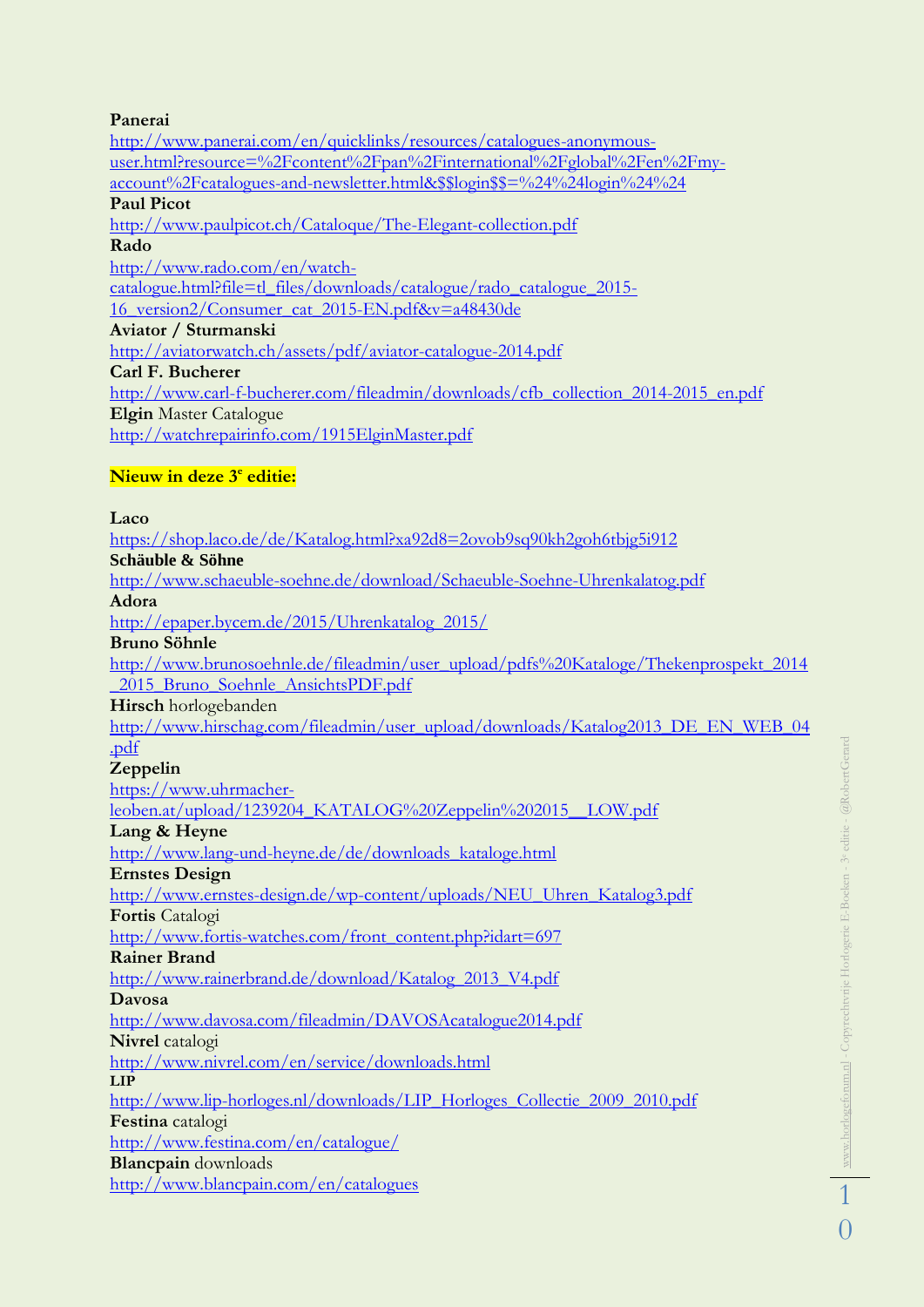#### **Tag Heuer**

[http://customer-service.tagheuer.com/uploads/file/THE\\_CAT\\_2014\\_2015\\_ENGLISH.pdf](http://customer-service.tagheuer.com/uploads/file/THE_CAT_2014_2015_ENGLISH.pdf) **Vyskocil** [http://www.clock-watch.de/html/V\\_30\\_45\\_01\\_A\\_engl.pdf](http://www.clock-watch.de/html/V_30_45_01_A_engl.pdf) **Rodania** downloads <http://rodania.com/nl/downloads> **Azimuth** <http://www.azimuthwatch.com/catalogue.pdf> **Miyota** [http://www.citizen.co.jp/miyota\\_mvt/download/pdf/catalogue.pdf](http://www.citizen.co.jp/miyota_mvt/download/pdf/catalogue.pdf) **Claude Bernard** downloads <http://www.claudebernard.ch/catalogue> **Gucci** downloads <http://www.guccitimeless.com/en/watches/catalogues> **Swiss Military Hanowa** [http://swissmilitary.ch/pages/Downloads/Catalogues/MasterCatalogue2013\\_14/MasterCatalog](http://swissmilitary.ch/pages/Downloads/Catalogues/MasterCatalogue2013_14/MasterCatalogueSwissMilitaryHanowa2013_2014LR_A4single.pdf) [ueSwissMilitaryHanowa2013\\_2014LR\\_A4single.pdf](http://swissmilitary.ch/pages/Downloads/Catalogues/MasterCatalogue2013_14/MasterCatalogueSwissMilitaryHanowa2013_2014LR_A4single.pdf) **Mondaine** [https://www.mondaine.com/site/flipbooks/mondaine-catalogue-](https://www.mondaine.com/site/flipbooks/mondaine-catalogue-2015/MondaineCatalogue2015.pdf)[2015/MondaineCatalogue2015.pdf](https://www.mondaine.com/site/flipbooks/mondaine-catalogue-2015/MondaineCatalogue2015.pdf)

#### **Atlantic I**

[http://www.atlantic-watches.ch/tl\\_files/content/vintage](http://www.atlantic-watches.ch/tl_files/content/vintage-catalogues/Atlantic_24p_Catalogue_Sweden.pdf)[catalogues/Atlantic\\_24p\\_Catalogue\\_Sweden.pdf](http://www.atlantic-watches.ch/tl_files/content/vintage-catalogues/Atlantic_24p_Catalogue_Sweden.pdf)

#### **Atlantic II**

[http://www.atlantic-watches.ch/tl\\_files/content/vintage](http://www.atlantic-watches.ch/tl_files/content/vintage-catalogues/Atlantic_66p_Catalogue_Sweden_1956.pdf)[catalogues/Atlantic\\_66p\\_Catalogue\\_Sweden\\_1956.pdf](http://www.atlantic-watches.ch/tl_files/content/vintage-catalogues/Atlantic_66p_Catalogue_Sweden_1956.pdf)

1

1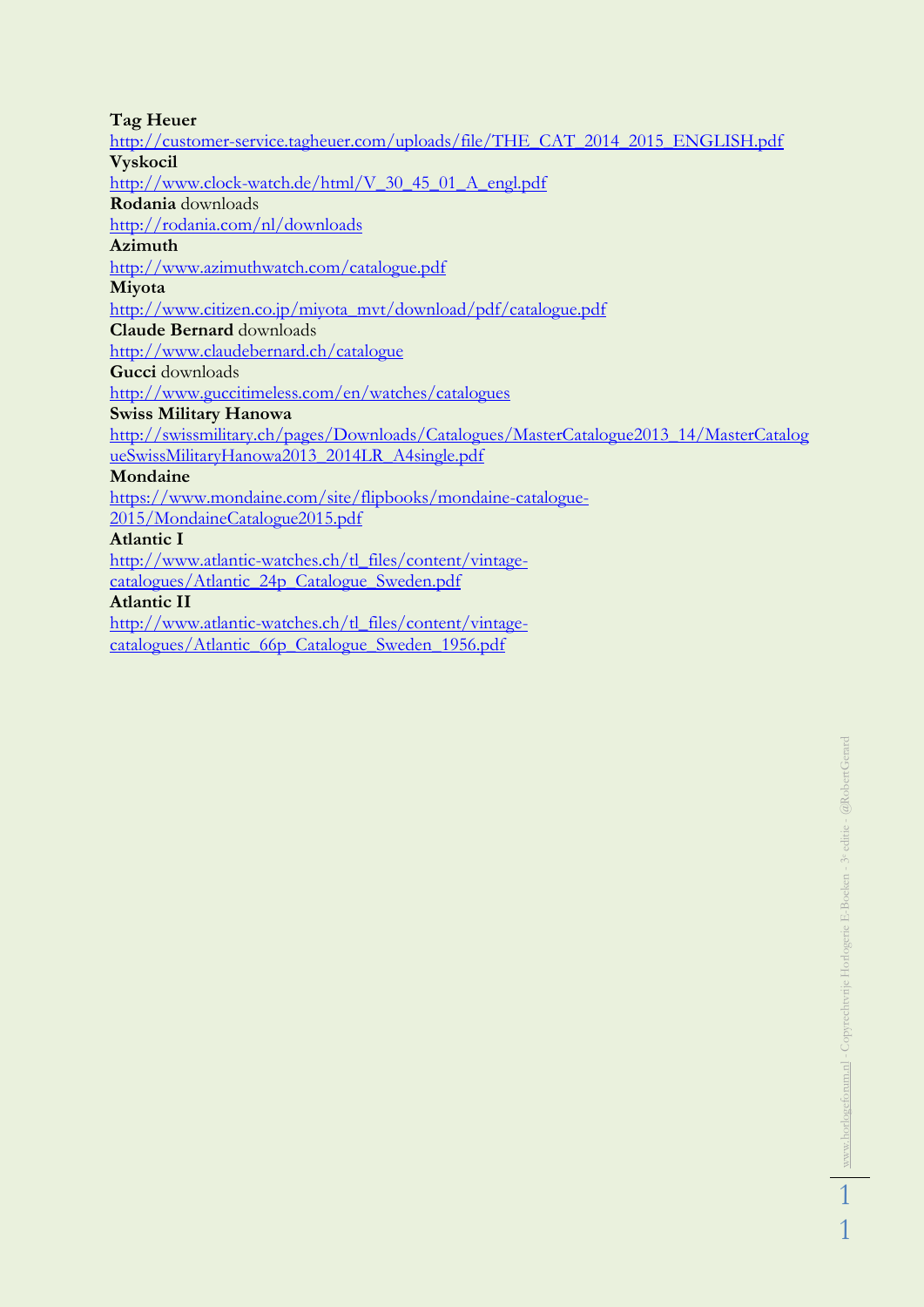# **4) Merken geschiedenis:**

Geweldig boek over **Breguet** <https://archive.org/details/breguet01salo> History of the American **Waltham** Watch Company of Waltham, Mass. <https://archive.org/details/historyamerican00abbogoog> Emerging from the Shadows: The **Waltham** 6-size Model 1873M <https://archive.org/details/EmergingFromTheShadowsTheWaltham6-sizeModel1873mremove> The evolution of automatic machinery as applied to the manufacture of watches at **Waltham**, Mass. <https://archive.org/details/evolutionofautom00mars> Geschiedenis **Fortis** <http://www.fortis-watches.com/upload/Jubliaeumsbuch/FORTIS-100-Years-Jubilee-Book.pdf> Biografie **Jack Heuer** [http://us.tagheuer.com/uploads/focusbrandtranslation/en/755f582ba0111832c9150c536ca529a](http://us.tagheuer.com/uploads/focusbrandtranslation/en/755f582ba0111832c9150c536ca529a099f3e1e0.pdf) [099f3e1e0.pdf](http://us.tagheuer.com/uploads/focusbrandtranslation/en/755f582ba0111832c9150c536ca529a099f3e1e0.pdf) Erik Damstra: Geschiedenis van **Pontiac** <http://home.kpn.nl/mc.boon.1/overig/PONTIAC.pdf> **Alpina**, The Book, 130 of Watchmaking History [http://www.alpina-watches.com/pdf/ALPINA\\_TheBook.pdf](http://www.alpina-watches.com/pdf/ALPINA_TheBook.pdf) The Henry Graves **Patek Philippe** Supercomplication <https://archive.org/details/TheHenryGravesPatekPhilippeSupercomplication> **Lancaster's** Part in the World's Watchmaking Industry <https://archive.org/details/LancastersPart> The **Auburndale** Watch Company by Edwin A. Battison <http://www.gutenberg.org/ebooks/29934> Geschiedenis automatische horloges [http://people.timezone.com/msandler/Revolution/comp\\_history15.pdf](http://people.timezone.com/msandler/Revolution/comp_history15.pdf)

### $\overline{\text{Nieuw}}$  in deze 3<sup>e</sup> editie:

**Stowa**

[https://www.stowa.de/cosmoshop/downloads/de/ipad\\_stowa\\_mono\\_10\\_2011.pdf](https://www.stowa.de/cosmoshop/downloads/de/ipad_stowa_mono_10_2011.pdf) **Omega** Speedmaster Professional "**Moonwatch**" <http://www.standop.net/Uhren/Div/downloads/omegaspeedmasterbroschueregstandop.pdf> **Russische Zeitgeschichte** [http://chronos-ev.de/vortrag/russ\\_zeit.pdf](http://chronos-ev.de/vortrag/russ_zeit.pdf) **Schatz** [http://www.uhrenhanse.org/sammlerecke/grossuhren/bilder/schatz-firmenchronik\\_scan.pdf](http://www.uhrenhanse.org/sammlerecke/grossuhren/bilder/schatz-firmenchronik_scan.pdf) Buffat: Montre **Roskopf** <http://watkinsr.id.au/BuffatFr.pdf> Les **Jaquet-Droz** et leurs automates <http://www.theeuropeanlibrary.org/exhibition/science/content/snl/nbdig-13661.pdf> Nomenclature des calibres **Omega** de 1894 à aujourd'hui [http://users.tpg.com.au/mondodec//Offcial\\_Omega\\_Museum\\_Calibre\\_%20list.pdf](http://users.tpg.com.au/mondodec/Offcial_Omega_Museum_Calibre_%20list.pdf) **Abraham Tappy** (1735-1773), horlogemaker (3 leuke downloads) [http://www.goes.nl/gemeentearchief/de-goese-jaren-van\\_43507/item/abraham-tappy-1735-](http://www.goes.nl/gemeentearchief/de-goese-jaren-van_43507/item/abraham-tappy-1735-1773-horlogemaker_141557.html) [1773-horlogemaker\\_141557.html](http://www.goes.nl/gemeentearchief/de-goese-jaren-van_43507/item/abraham-tappy-1735-1773-horlogemaker_141557.html) Kuckuck: Die Uhrenindustrie des Würtembergischen **Schwarzwald**es [http://baarverein.de/mediapool/94/943479/data/bibliothek/Andere\\_Dateien/Kuckuck\\_Julius](http://baarverein.de/mediapool/94/943479/data/bibliothek/Andere_Dateien/Kuckuck_Julius_1906_Uhrenindustrie_des_wuerttembergischen_Schwarzwaldes.pdf) [\\_1906\\_Uhrenindustrie\\_des\\_wuerttembergischen\\_Schwarzwaldes.pdf](http://baarverein.de/mediapool/94/943479/data/bibliothek/Andere_Dateien/Kuckuck_Julius_1906_Uhrenindustrie_des_wuerttembergischen_Schwarzwaldes.pdf)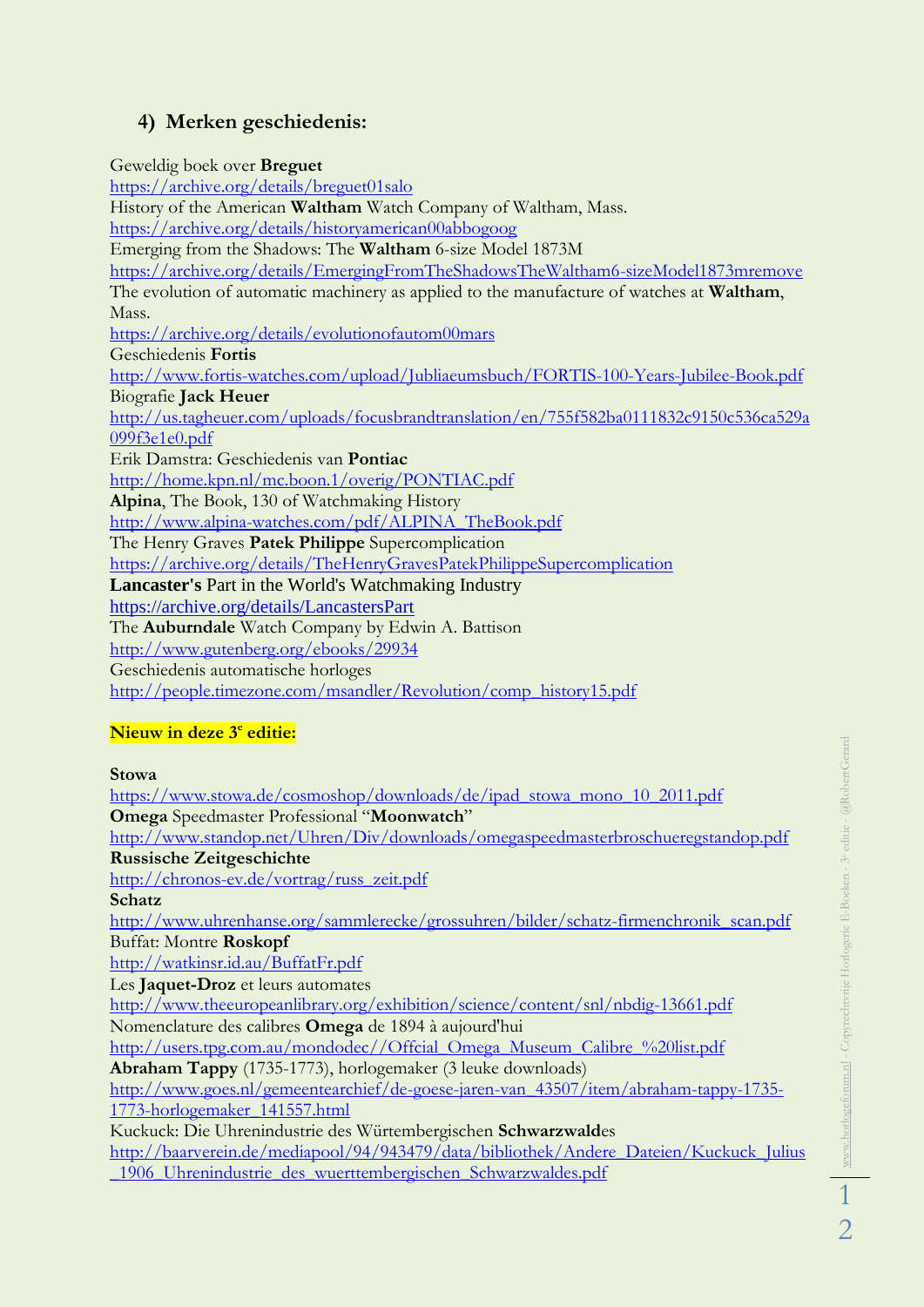#### **Usher & Cole**, A Watchmaker's Centenary 1861-1961

<http://freepages.genealogy.rootsweb.ancestry.com/~usher/usheruk/docs/UsherCole150dpi.pdf> Historical Essay's on Japanese Technology [http://monoskop.org/images/d/d6/Hashimoto\\_Takehiko\\_Historical\\_Essays\\_on\\_Japanese\\_Tec](http://monoskop.org/images/d/d6/Hashimoto_Takehiko_Historical_Essays_on_Japanese_Technology.pdf) [hnology.pdf](http://monoskop.org/images/d/d6/Hashimoto_Takehiko_Historical_Essays_on_Japanese_Technology.pdf)

3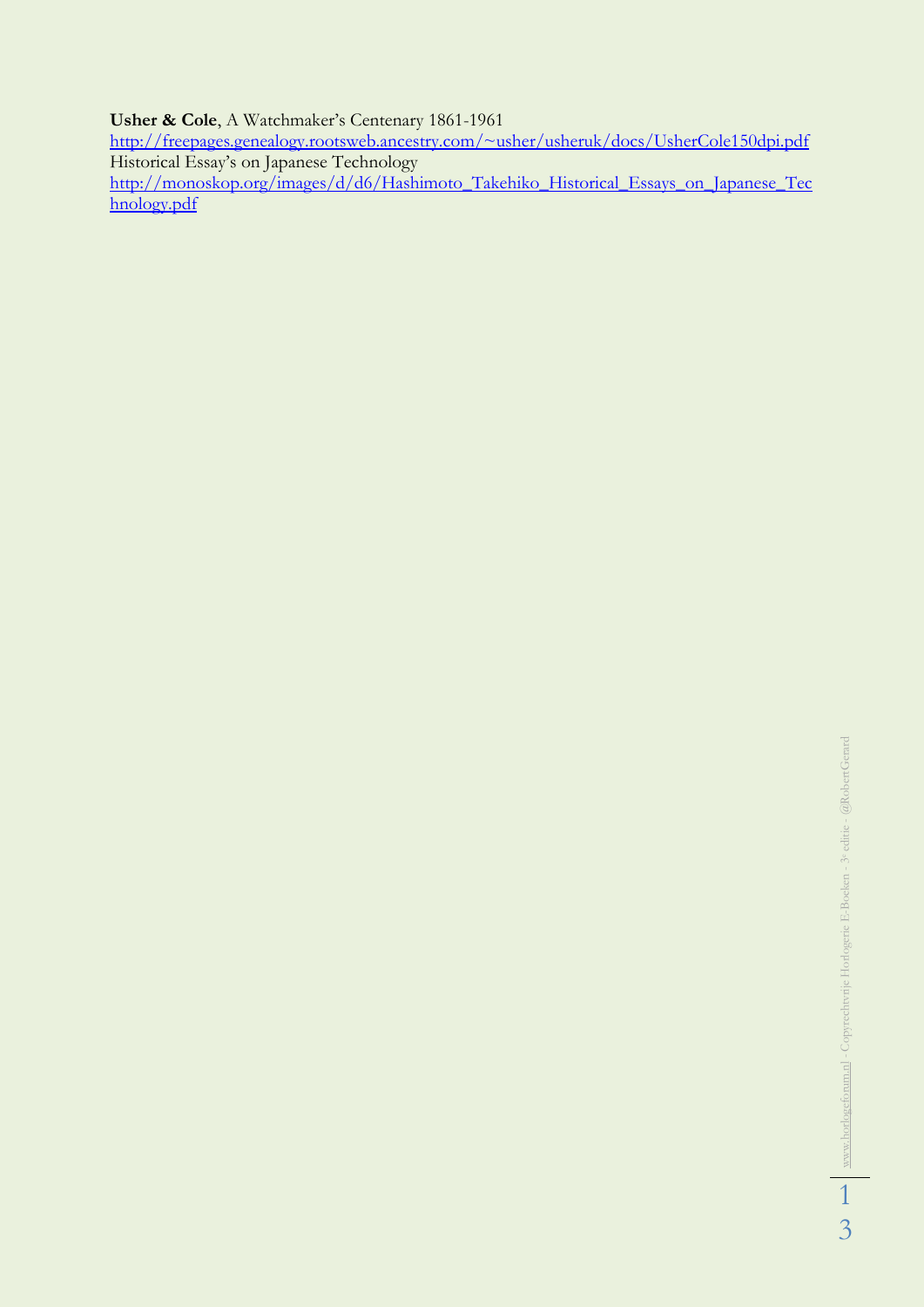### **5) Service / Handleidingen:**

The **Elgin** Service Bureau Bulletin [http://waterstonewatches.com/wp-content/uploads/2014/11/Elgin-Service-BUlletin-Cleaning-](http://waterstonewatches.com/wp-content/uploads/2014/11/Elgin-Service-BUlletin-Cleaning-Oiling.pdf)[Oiling.pdf](http://waterstonewatches.com/wp-content/uploads/2014/11/Elgin-Service-BUlletin-Cleaning-Oiling.pdf) Service & Reparatie **Hamilton** Electric Watch [https://ia700308.us.archive.org/35/items/RepairingHamiltonElectricWatches/ServiceAndRepai](https://ia700308.us.archive.org/35/items/RepairingHamiltonElectricWatches/ServiceAndRepairOfTheHamiltonElectricWatch.pdf) [rOfTheHamiltonElectricWatch.pdf](https://ia700308.us.archive.org/35/items/RepairingHamiltonElectricWatches/ServiceAndRepairOfTheHamiltonElectricWatch.pdf) **Accutron** Service Manual Series 214 <https://archive.org/details/AccutronServiceManual214> **Accutron** Service Manual Series 218 <https://archive.org/details/Accutron218ServiceManual> Technische data veel gangbare modellen <http://tech.gleaveandco.com/home>

### $\overline{\text{Nieuw}}$  in deze 3<sup>e</sup> editie:

Onderhoudstips [http://arsnobilis.be/pdf/Onderhoudstips-Horloges\\_PM.pdf](http://arsnobilis.be/pdf/Onderhoudstips-Horloges_PM.pdf) Harris: handbook of Watch and Clock Repairs http://160592857366.free.fr/joe/ebooks/tech/May2014/handbook of watch and clock repai [rsa.pdf](http://160592857366.free.fr/joe/ebooks/tech/May2014/handbook_of_watch_and_clock_repairsa.pdf) The Practical Lubrication of Clocks and Watches [http://www.nawcc-index.net/Articles/BTI-](http://www.nawcc-index.net/Articles/BTI-The_Practical_Lubrication_of_Clocks_and_Watches.pdf)The Practical Lubrication of Clocks and Watches.pdf Operating & Maintenance Manual: **Vari-Matic – Vari-Matic III** <http://www.bestoftimeswatch.com/images/l&r.pdf> Care and Maintenance **Ralph Lauren** Watches <http://www.ralphlaurenwatches.com/en-us/Pages/ServiceAndCare.aspx> Stopwatch and Timer Calibrations <http://tf.nist.gov/general/pdf/2281.pdf>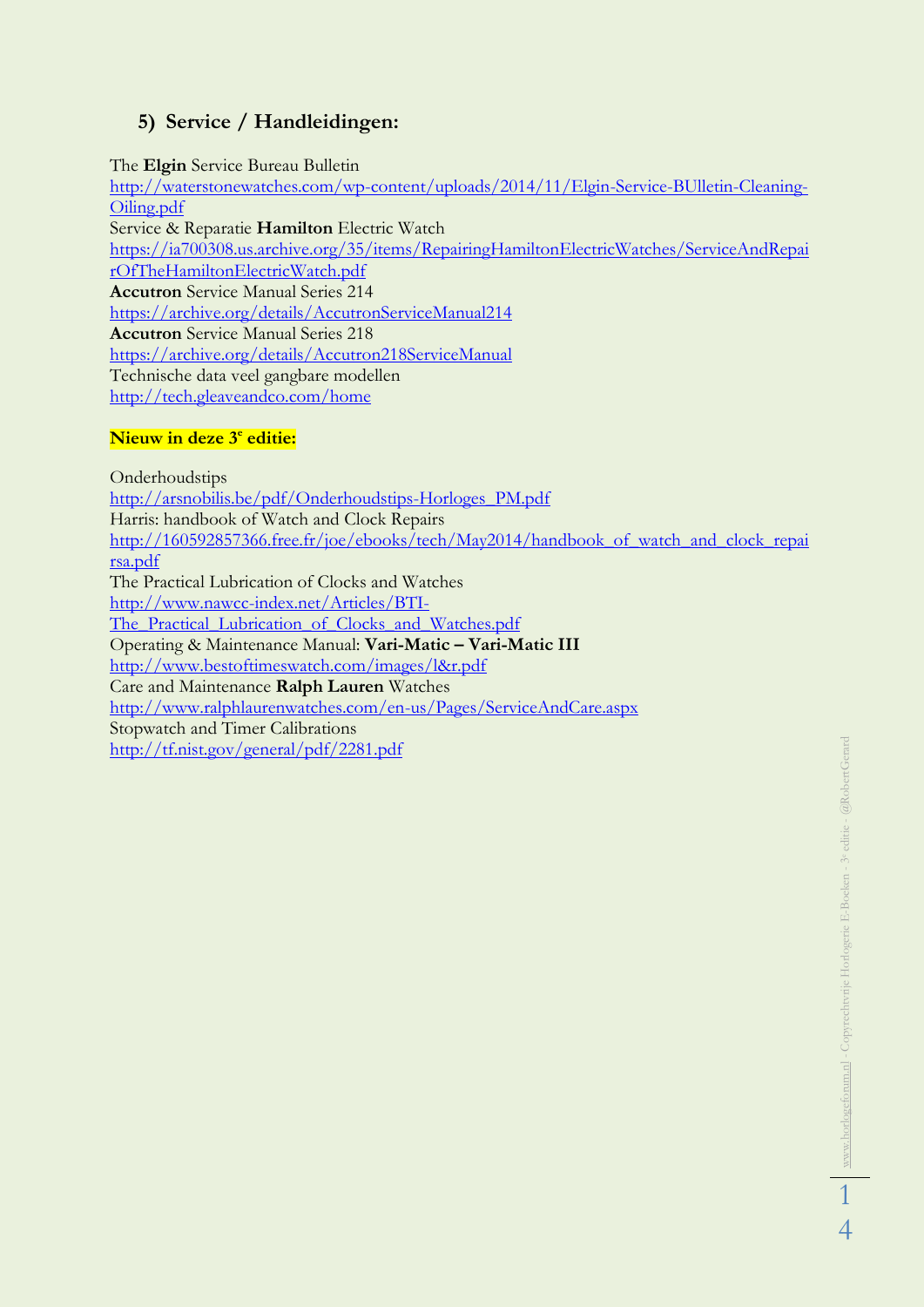### **6) Horlogerie toerisme:**

#### Horloge rondleiding **Geneve**

[http://www.geneve](http://www.geneve-tourisme.ch/fileadmin/user_upload/photos_statiques/Seeing_and_doing/Unique_a_Geneve/Watch_Tour/Geneva%20Watch%20Tour%202015_EN-RU.pdf)[tourisme.ch/fileadmin/user\\_upload/photos\\_statiques/Seeing\\_and\\_doing/Unique\\_a\\_Geneve/W](http://www.geneve-tourisme.ch/fileadmin/user_upload/photos_statiques/Seeing_and_doing/Unique_a_Geneve/Watch_Tour/Geneva%20Watch%20Tour%202015_EN-RU.pdf) [atch\\_Tour/Geneva%20Watch%20Tour%202015\\_EN-RU.pdf](http://www.geneve-tourisme.ch/fileadmin/user_upload/photos_statiques/Seeing_and_doing/Unique_a_Geneve/Watch_Tour/Geneva%20Watch%20Tour%202015_EN-RU.pdf) **Geneva** Watchtour <http://www.genevawatchtour.com/en/home/> **Chateau de Prangins**: How watchmaking conquered the World [http://www.swatchgroup.com/en/services/archive/2011/a\\_l\\_breguet\\_how\\_watchmaking\\_conq](http://www.swatchgroup.com/en/services/archive/2011/a_l_breguet_how_watchmaking_conquered_the_world) [uered\\_the\\_world](http://www.swatchgroup.com/en/services/archive/2011/a_l_breguet_how_watchmaking_conquered_the_world)

#### $\overline{\text{Nieuw}}$  in deze 3<sup>e</sup> editie:

Stadt **Pforzheim**

<https://www.pforzheim.de/tourismus/tourist-information/broschuerendownload.html> **Glashütte**

[http://www.glashuette-](http://www.glashuette-sachs.de/glashuettedok/dok/LGtRGvLXDDo7E4kAfzjoREBuPLeD6eanrjalxrYjE2qj6HSSRW/F%FChrungen%20in%20den%20Uhrenmanufakturen.pdf)

[sachs.de/glashuettedok/dok/LGtRGvLXDDo7E4kAfzjoREBuPLeD6eanrjalxrYjE2qj6HSSRW](http://www.glashuette-sachs.de/glashuettedok/dok/LGtRGvLXDDo7E4kAfzjoREBuPLeD6eanrjalxrYjE2qj6HSSRW/F%FChrungen%20in%20den%20Uhrenmanufakturen.pdf) [/F%FChrungen%20in%20den%20Uhrenmanufakturen.pdf](http://www.glashuette-sachs.de/glashuettedok/dok/LGtRGvLXDDo7E4kAfzjoREBuPLeD6eanrjalxrYjE2qj6HSSRW/F%FChrungen%20in%20den%20Uhrenmanufakturen.pdf)

**Oberhofen**

[https://www.google.nl/url?sa=t&rct=j&q=&esrc=s&source=web&cd=189&ved=0CFwQFjAI](https://www.google.nl/url?sa=t&rct=j&q=&esrc=s&source=web&cd=189&ved=0CFwQFjAIOLQBahUKEwi30dbDi5LJAhWF7w4KHTnxCt4&url=http%3A%2F%2Fwww.uhrenmuseum.ch%2Fapp%2Fdownload%2F10864602622%2Fmumm_2015.pdf%3Ft%3D1424937796&usg=AFQjCNEGr6DmB4DX5NJvxep9U8cl7_5ccQ&sig2=7jKquiZukO3KCNDTZx474g) [OLQBahUKEwi30dbDi5LJAhWF7w4KHTnxCt4&url=http%3A%2F%2Fwww.uhrenmuseum.](https://www.google.nl/url?sa=t&rct=j&q=&esrc=s&source=web&cd=189&ved=0CFwQFjAIOLQBahUKEwi30dbDi5LJAhWF7w4KHTnxCt4&url=http%3A%2F%2Fwww.uhrenmuseum.ch%2Fapp%2Fdownload%2F10864602622%2Fmumm_2015.pdf%3Ft%3D1424937796&usg=AFQjCNEGr6DmB4DX5NJvxep9U8cl7_5ccQ&sig2=7jKquiZukO3KCNDTZx474g) [ch%2Fapp%2Fdownload%2F10864602622%2Fmumm\\_2015.pdf%3Ft%3D1424937796&usg=A](https://www.google.nl/url?sa=t&rct=j&q=&esrc=s&source=web&cd=189&ved=0CFwQFjAIOLQBahUKEwi30dbDi5LJAhWF7w4KHTnxCt4&url=http%3A%2F%2Fwww.uhrenmuseum.ch%2Fapp%2Fdownload%2F10864602622%2Fmumm_2015.pdf%3Ft%3D1424937796&usg=AFQjCNEGr6DmB4DX5NJvxep9U8cl7_5ccQ&sig2=7jKquiZukO3KCNDTZx474g) [FQjCNEGr6DmB4DX5NJvxep9U8cl7\\_5ccQ&sig2=7jKquiZukO3KCNDTZx474g](https://www.google.nl/url?sa=t&rct=j&q=&esrc=s&source=web&cd=189&ved=0CFwQFjAIOLQBahUKEwi30dbDi5LJAhWF7w4KHTnxCt4&url=http%3A%2F%2Fwww.uhrenmuseum.ch%2Fapp%2Fdownload%2F10864602622%2Fmumm_2015.pdf%3Ft%3D1424937796&usg=AFQjCNEGr6DmB4DX5NJvxep9U8cl7_5ccQ&sig2=7jKquiZukO3KCNDTZx474g)

**Jura**

[http://www.jurabernois.ch/download/jura\\_bernois/flyer\\_individuels\\_en.pdf](http://www.jurabernois.ch/download/jura_bernois/flyer_individuels_en.pdf) **Neuchatel** (download daar de brochure: "At the heart of time")

[http://www.swisstime.ch/mailing/TimExplorer/TimExplorer\\_Release\\_EN.pdf](http://www.swisstime.ch/mailing/TimExplorer/TimExplorer_Release_EN.pdf)

**Vaud**

[http://www.lake-geneva-](http://www.lake-geneva-region.ch/en/culturepatrimoine/Musees/Traditionetsavoirfaire/centreinitiationhorlogerie)

[region.ch/en/culturepatrimoine/Musees/Traditionetsavoirfaire/centreinitiationhorlogerie](http://www.lake-geneva-region.ch/en/culturepatrimoine/Musees/Traditionetsavoirfaire/centreinitiationhorlogerie)

**Vallée de Joux**

<http://www.myvalleedejoux.ch/en/leisureandculture/watchmaking>

**La Chaux de Fonds** – **Le Locle**

[http://www.urbanisme-](http://www.urbanisme-horloger.ch/d2wfiles/document/590/8023/0/internet%20programme.pdf)

[horloger.ch/d2wfiles/document/590/8023/0/internet%20programme.pdf](http://www.urbanisme-horloger.ch/d2wfiles/document/590/8023/0/internet%20programme.pdf)